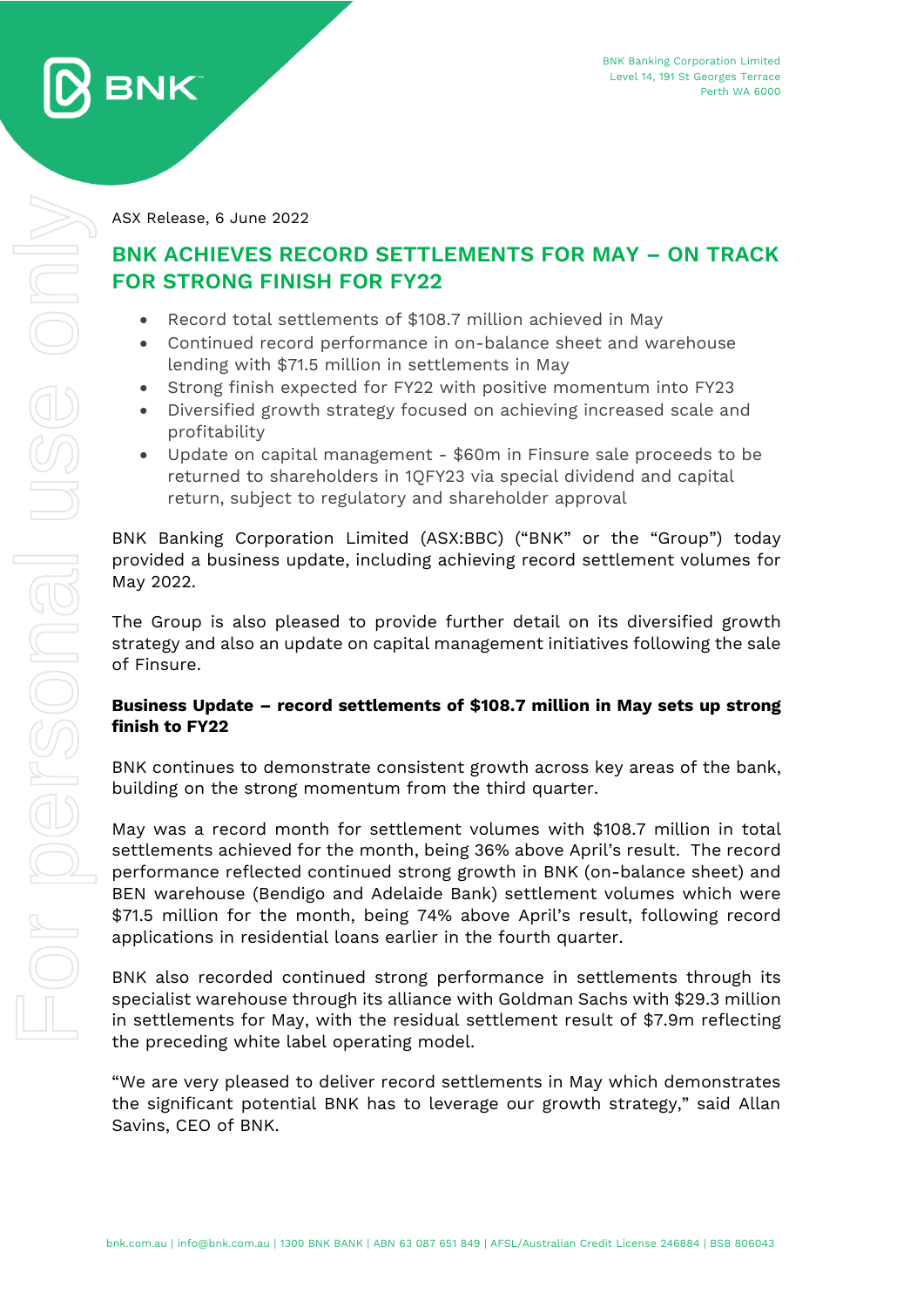

"Having completed the strategic review in early May and confirmed our diversified growth strategy, it is encouraging to see such a strong performance in such a short space of time.

"This is a strong testament to our team and the hard work they have done in delivering record settlements.

"That growth will ensure BNK has a strong finish to FY22 and creates positive momentum into FY23."

BNK will release an update for 4QFY22 in July.

# **Update on diversified growth strategy**

Mr Savins said the divestment of Finsure ensured that the BNK Group is strongly capitalised with significant opportunities for growth.

"Our strategy is centred on delivering improved scalability and profitability. We will pursue both organic and other opportunities to build the scale of the bank and leverage adjacent product categories which are higher margin to deliver enhanced profitability.

"Underpinning these strategic initiatives will be a step-change in our technological capability which is intended to simplify and automate our systems to provide a better experience and make it easier for our customers and brokers to do business with us."

Mr Savins advised BNK's diversified growth strategy would encompass the following core elements:

#### Targeting an uplift in Net Interest Margin

BNK will continue to focus on its residential loan portfolio but will enhance its lending book by broadening its capability into other complementary lending areas such as commercial lending and other higher margin product categories.

BNK intends to also leverage its strong financial position and assess acquisition opportunities in complementary asset classes or by partnering with other organisations to deliver scale more quickly.

#### Technology advancement to streamline and automate processing

BNK will invest in its technology and operating systems to improve automation and speed up processing times. The focus of the technology upgrade will be to deliver an enhanced end-to-end experience for brokers and customers and to remove manual processing wherever possible to reduce costs.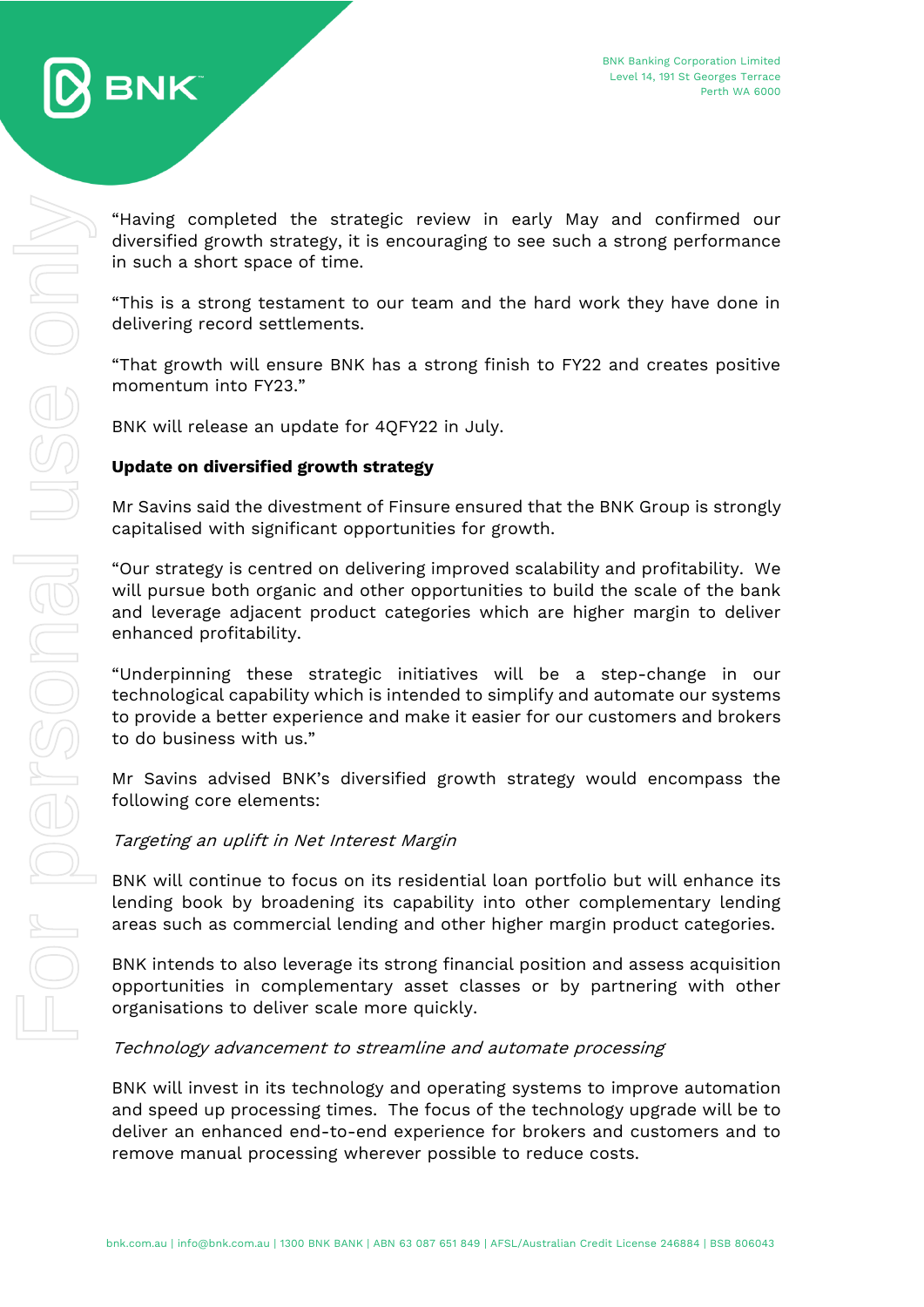



The technology focus intends to deliver scale by enhancing origination across the bank and support brokers and customers with a more seamless and efficient service offering.

# Expand deposit capability to attract additional deposits

BNK intends to leverage its strong consumer deposit capability by targeting other key market segments such as small businesses for deposits.

# Explore Credit Rating

While BNK remains in a very strong capital position, achieving a credit rating (investment grade) would enhance the Bank's ability to enter new markets for term deposits and develop new products.

Mr Savins concluded: "BNK is generating strong momentum across its core business which creates a powerful platform for us to deliver the next phase of our growth.

"Our strategy is focused on broadening our capability into higher margin, adjacent product categories which intends to deliver greater scale and profitability. BNK already has a presence in some of these categories, and we now have the focus and investment capability to leverage this position to accelerate our growth in these areas.

"Meanwhile, our investment in improved operating systems and process simplification will deliver improved customer experience and cost efficiency over time.

"We will present our growth strategy in more detail following the release of our FY22 results in early September," he said.

#### **Update on Capital Management**

On 3 May, BNK advised that the Company will return \$60 million in proceeds from the sale of Finsure to its shareholders. BNK further advises that it expects the majority of the \$60 million in proceeds will be returned via a fully franked special dividend with the balance returned via a return of capital.

As previously advised, the return of sale proceeds is expected to be made in 1Q FY23 subject to regulatory approval and shareholder approval of the capital return component.

BNK expects to hold a shareholder meeting once regulatory approval is obtained and will provide further detail to shareholders in due course.